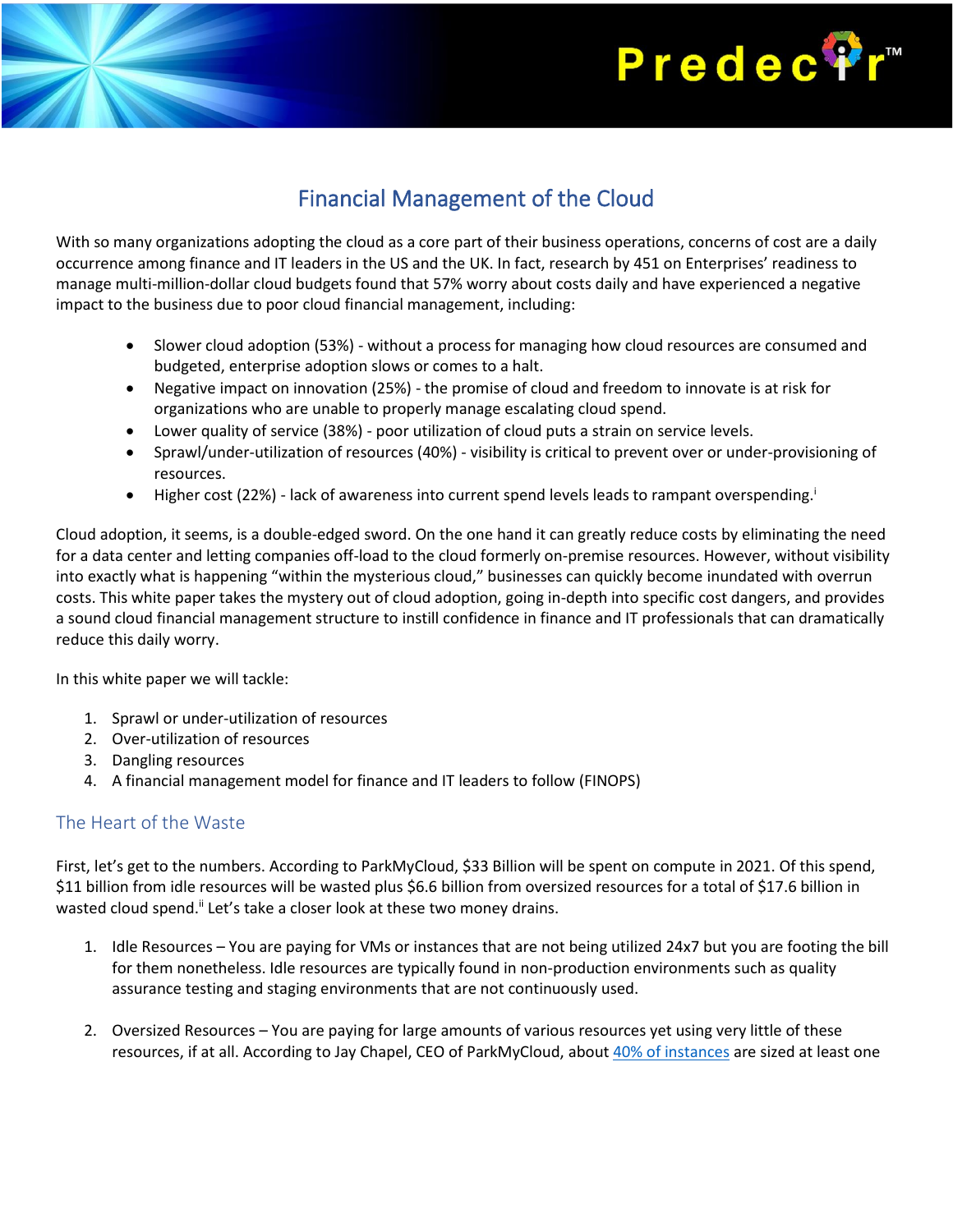size larger than needed for their workloads. Just by reducing an instance by one size, the cost is reduced by 50%. Downsizing by two sizes saves 75%.<sup>iii</sup>

#### Interdepartmental Confusion

The need for departmental communication is paramount, as cloud management cannot fall under Finance or IT exclusively, without detrimental effects on the company. Why is that? It is clear from surveys done by analyst firms that there is a significant disconnect between IT and Finance that lingers across many organizations.

For example, according to 451 Research, 72% of respondents acknowledged that they have no formal reporting capacity between departments. Additional data suggests the IT department is completely unaware of the burden cloud budgeting has on finance.

- 51% of finance respondents admit to occasionally overspending; whereas, only 37% of IT believe they are operating in the red
- 68% of finance respondents state they are alerted to overspend only after it's too late; whereas, 80% of IT think they are alerted before overspend takes place.
- 82% of respondents rely on cloud vendors, spreadsheets and manual tracking or have no visibility into cloud costs.iv

Where budgets are concerned, 73% in the US and 81% in the UK still treat cloud as a fixed (CapEx) cost rather than a variable (OpEx) expense. In addition, 65% are not doing chargeback/showback despite being worried about cost management.

While cloud adoption across organizations isn't new, managing cloud operations can be increasingly elusive given the lack of visibility inside major cloud vendors and private and hybrid cloud operations. Idle resources and oversized resources as discussed above can bring sound financial cloud management to a halt if there isn't a proper practice and cross-functional team management in place. What is clearly needed is structure and financial accountability within cloud operations.

#### A Structure Around Financial Cloud Management

FinOps was created for the purpose of bringing financial accountability to the variable spend model of the cloud, enabling distributed teams to make business trade-offs between speed, cost, and quality.

[The Linux Foundation](https://c212.net/c/link/?t=0&l=en&o=2531833-1&h=992495768&u=http%3A%2F%2Fwww.linuxfoundation.org%2F&a=The+Linux+Foundation) hosts the FinOps foundation to advance the discipline of FinOps and cloud financial management through best practices, education, and standards. The community-driven FinOps Foundation includes 2,700+ individual members, representing more than 1200 companies.

The FinOps Foundation and community works together to define cloud financial management education, standards and advance the ubiquity of this discipline across industries. The organization will support the professionals leading this work by providing development, training, events and certification programs.

#### FinOps Stakeholders

FinOps stakeholders include:

- **Executive**: CIO, CTO, CFO, VP/Head of Infra, VP/Head of Cloud Mgmt. & Operations
- **Business / Product Owner aka FinOps Practitioner**: Director/Head of Cloud Optimization, Cloud Analyst, Business Operations Manager
- **Finance / Procurement**: Strategic Sourcing, Procurement Mgr., Financial Business Advisor